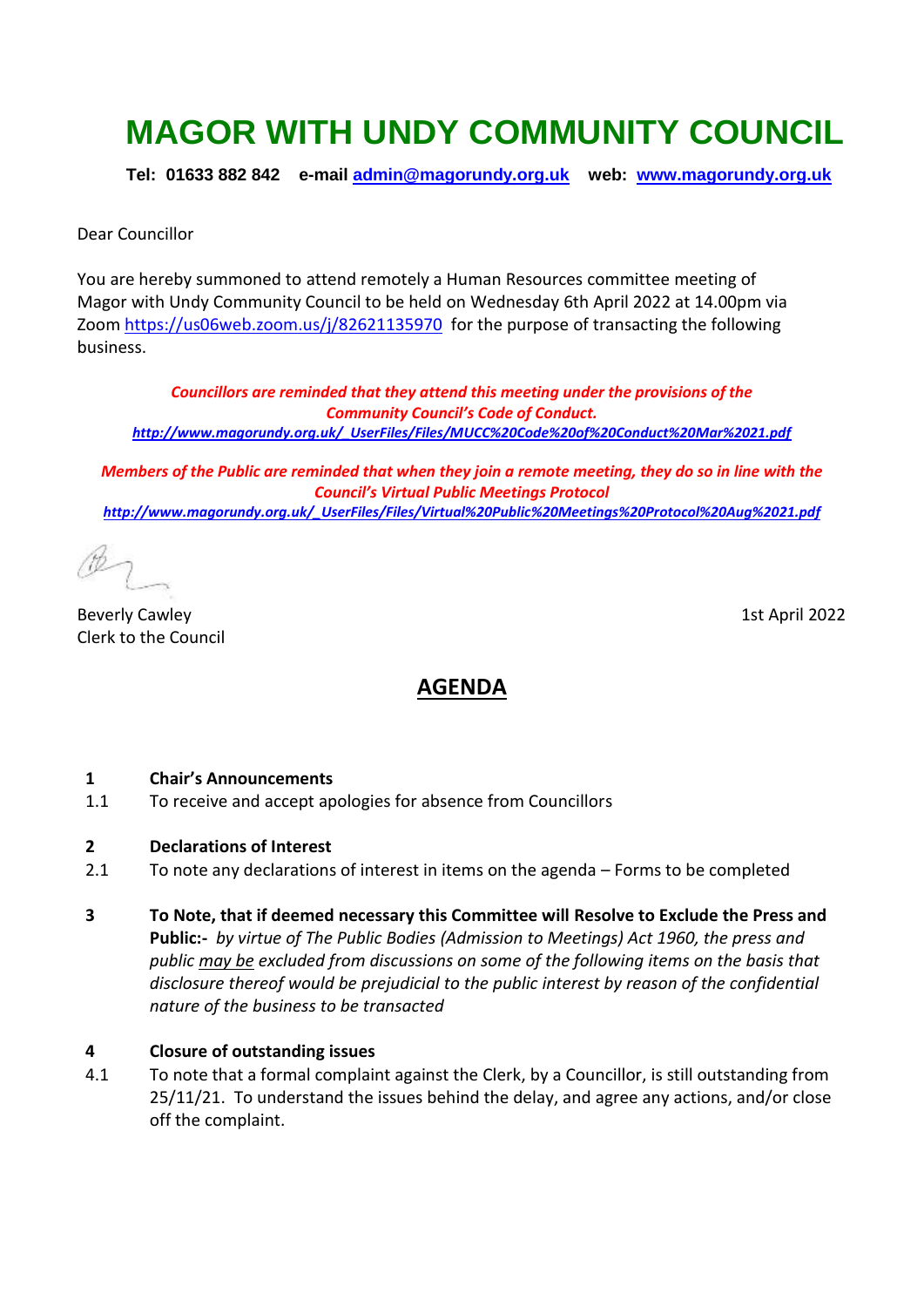4.2 To note that the review of the Clerk's Occupational Health Assessment by this Committee is still outstanding. To understand the issues behind the delay, and agree any actions, and/or close off the issue.

#### **5 Employment Contracts**

- 5.1 To note and consider a proposed draft employment contract in respect of the Council's Litter pickers, to bring them from a casual contract on ad hoc hours onto a permanent contract, and agree any actions.
- 5.2 To note that the contract for Clerk to the Council and RFO is in line with the National Agreement on Salaries and Conditions of Service as agreed by the National Association of Local Councils, and the Society of Local Council Clerks, and does not need amendment.

#### **6 Employee Handbook**

6.1 To note and adopt the proposed Employee Handbook drawn up in collaboration with Ellis Whittam

## **7 Recruitment of, and Handover to new Clerk & RFO**

- 7.1 To note that the closing date for applications is midnight on  $8<sup>th</sup>$  April 2022
- 7.2 To note that the interview panel (for sifting applications and interviewing) is: Cllr S Raggett (Chair of Panel), Cllr F Taylor, Cllr D James and Cllr M Bisi.
- 7.3 To note that the date for sifting/shortlisting applications is scheduled for  $11<sup>th</sup>$  April 2022 at 1pm, when Paul Egan will also supply the panel with a draft set of questions and model answers/written exercises for the panel to consider.
- 7.4 To note the face to face interviews are scheduled for  $21<sup>st</sup>$  April, 2022 commencing with a pre-meeting for panel members at 10am. The Undy Memorial Hall has been booked for the interviews.
- 7.5 To note receipt of a letter from the current Clerk and RFO, confirming the change to her last day of employment under contract (as accepted by Full Council 28/3/22 Min No.311.4), and an offer to work on an ad hoc basis to handover to the new Clerk if one is not in place by the 31<sup>st</sup> Mary 2022, and to keep the Council's finance ticking over until such time that the new Clerk is in place, and agree any actions.
- 7.6 To consider what options are available to Full Council if a suitable candidate is not found/forthcoming, and if a clerk cannot be appointed before 31<sup>st</sup> May 2022, and agree any actions.

#### **8 Business Contingency**

- 8.1 To note that the Chair and Vice Chair of the Council, together with the Chair of HR have worked with the Clerk to put in place several procedures as part of a contingency plan.
- 8.2 To consider what other procedures this HR Committee and Council needs to put in place in respect of Business Contingency for the future, and agree any actions.
- 8.3 To note an email from a resident regarding the lack of a contingency plan.

## **9 Committee Terms of Reference**

- 9.1 To note the current Terms of Reference for the Human Resources Committee and consider whether any changes are required for the future, and agree any actions.
- **10 Actions Still Outstanding for Human Resources Committee**